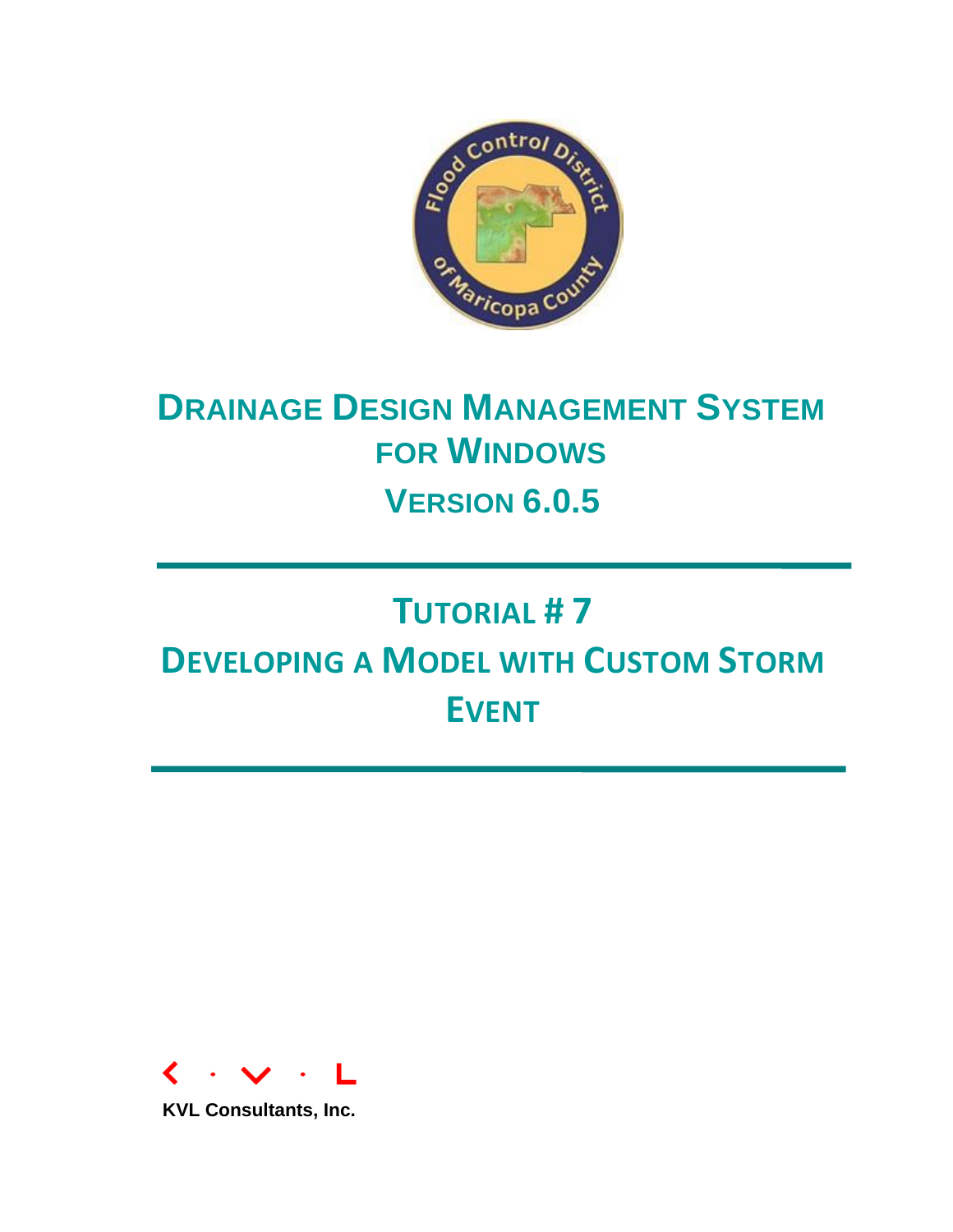# **DEVELOPING A MODEL WITH CUSTOM STORM EVENTS**

#### **Table of Contents**

#### **No. Section Page**

No. Section Page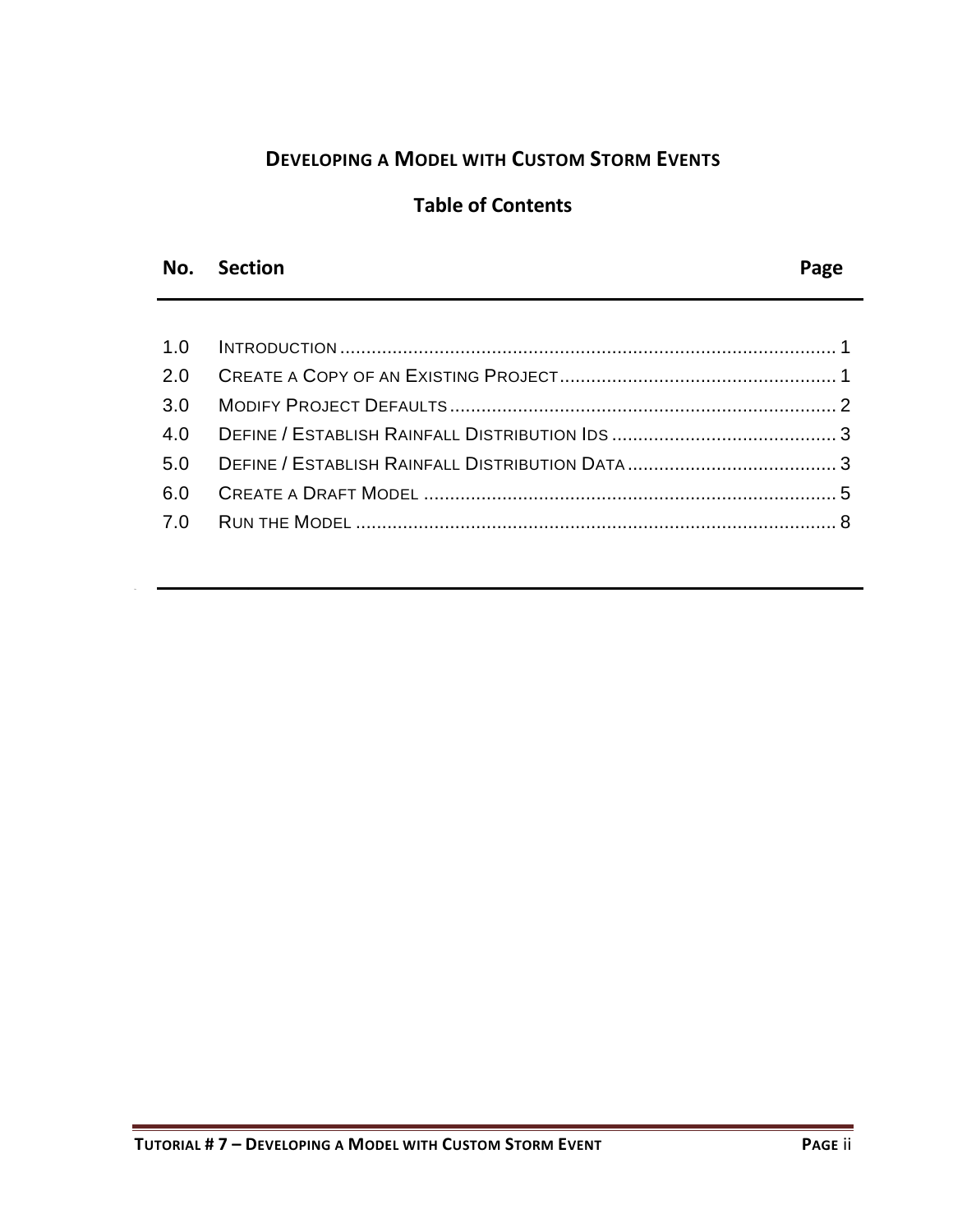# **DEVELOPING A MODEL WITH CUSTOM STORM EVENT DATE UPDATED: APRIL 20, 2022 TUTORIAL TIME: 25 MINUTES**

#### <span id="page-2-0"></span>**1.0 INTRODUCTION**

This tutorial outlines the method for creating a Project with Custom Storm Event. At present, **all Custom Storm Events are limited to using S-Graph for the Unit Hydrograph.** The procedure for creating a Custom Storm Event project is basically the same as developing a HEC-1 project using S-Graph. The only difference is that the rainfall uses a custom distribution.

In this procedure, it is assumed that the base HEC-1 project had been developed using S-Graph as the Unit Hydrograph. If the Clark Unit Hydrograph had been used, then some modifications would have to be made to the Sub-Basin data.

#### <span id="page-2-1"></span>**2.0 CREATE A COPY OF AN EXISTING PROJECT**

Copy an Existing Project ('File  $\rightarrow$  Project Management') to be used for this tutorial. For this example, create a copy of **KVLEXAMPLE6,** which is a project that used the S-Graph Unit Hydrograph.

|             | Flood Control District of Maricopa County Version: 6.0.5 - KVLEXAMPLE6 |                           |  |                                                                       |  |  |  |  |                         |                 |   |  |
|-------------|------------------------------------------------------------------------|---------------------------|--|-----------------------------------------------------------------------|--|--|--|--|-------------------------|-----------------|---|--|
| <b>File</b> |                                                                        |                           |  | Edit Hydrology Hydraulics River-Mechanics Maps Tools Admin Submittals |  |  |  |  | <b>Project Defaults</b> | Help            |   |  |
|             | <b>Select Project</b>                                                  |                           |  |                                                                       |  |  |  |  |                         | $^{\circ}$<br>a | a |  |
|             | New Project                                                            |                           |  |                                                                       |  |  |  |  |                         |                 |   |  |
|             | <b>Project Paths</b>                                                   |                           |  |                                                                       |  |  |  |  |                         |                 |   |  |
|             | Reports                                                                |                           |  |                                                                       |  |  |  |  |                         |                 |   |  |
|             |                                                                        | Project Management        |  |                                                                       |  |  |  |  |                         |                 |   |  |
|             | Import Data                                                            |                           |  |                                                                       |  |  |  |  |                         |                 |   |  |
|             | <b>Export Data</b>                                                     |                           |  |                                                                       |  |  |  |  |                         |                 |   |  |
|             |                                                                        | <b>Import Major Basin</b> |  |                                                                       |  |  |  |  |                         |                 |   |  |
|             | Exit                                                                   |                           |  |                                                                       |  |  |  |  |                         |                 |   |  |

Enter a short alphanumeric name with no spaces to the **"To Project"** textbox field. (For this tutorial, enter **KVLEXAMPLE6A**). The "**To Project"** field can hold as much 20 characters. Press the *'Save'* button to save the data and then press the *'Copy'* button to copy the project. Then press *'OK'* to close the form.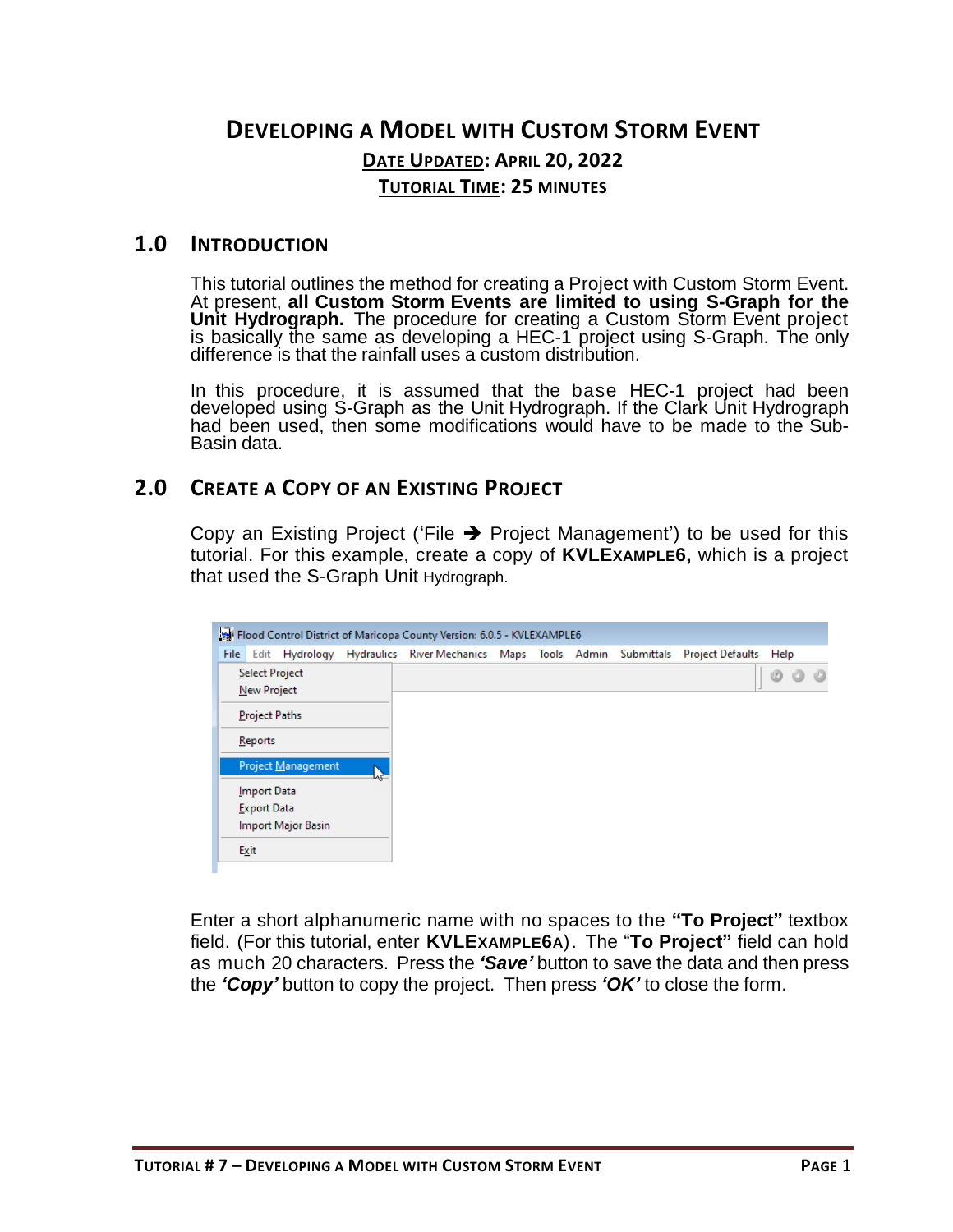| Project Management                                                                                 |                                                         |                            | $\Sigma$ |
|----------------------------------------------------------------------------------------------------|---------------------------------------------------------|----------------------------|----------|
| <b>Action</b><br>Copy Project<br>◯ Backup Project<br>◯ Import Project<br>◯ Clean Up Orphan Records | From Project   KVLEXAMPLE6<br>To Project   KVLEXAMPLE6A |                            |          |
|                                                                                                    |                                                         | <b>Backup All Projects</b> |          |
|                                                                                                    | <b>O</b> Info                                           | Copy                       | OK<br>   |

#### <span id="page-3-0"></span>**3.0 MODIFY PROJECT DEFAULTS**

On the **SELECT PROJECT** form **(***'File* ➔ *Select Project'*), select the new project (**KVLEXAMPLE6A**). Click the **Details** tab to make changes on the **Title**, **Location**, and **Agency** information. Check the *'Custom Storm Event'* checkbox. You will notice that when *'Custom Storm Event'* is checked, the **Rainfall** textbox field changes to *CUSTOM* and cannot be edited. In addition, the **Unit Hydrograph** is set to *S-Graph* and **Storms** are set to *Single*. Neither of these fields can be edited. Finally the **Return Periods** to model disappeared from the form as they are not relevant for this project. When complete, press *'Save'* and *'OK'* to close the **SELECT PROJECT** form.

| <b>Select Project</b> |                                                                             |            |  |                                |                  |   |                            |               |                        |    |  |
|-----------------------|-----------------------------------------------------------------------------|------------|--|--------------------------------|------------------|---|----------------------------|---------------|------------------------|----|--|
|                       | List                                                                        |            |  | Details                        |                  |   |                            |               | Default Table Versions |    |  |
|                       | <b>Project Reference</b>                                                    |            |  |                                |                  |   | <b>Project Defaults</b>    |               |                        |    |  |
| Project ID            | 00111                                                                       | Reference  |  | KVLEXAMPLE6A                   |                  |   | Model HEC1                 |               |                        | ۶  |  |
|                       | Title   HEC-1 Tutorial - S-Graph Unit Hydrograph                            |            |  |                                | Soils FCDMC      |   |                            | ۶             |                        |    |  |
| Location              | Maricopa County                                                             |            |  |                                | Land Use   FCDMC |   |                            |               |                        |    |  |
|                       | Agency   Flood Control District of Maricopa County                          |            |  |                                | Rainfall         |   | <b>CUSTOM</b>              |               |                        |    |  |
|                       | <b>▽ Custom Storm Event</b><br>Hydrology and Hydraulics Only                |            |  |                                |                  |   |                            |               | Roads MCDOT            | ۶  |  |
|                       | River Mechanics Only                                                        |            |  | Imported HEC-1 File            |                  |   |                            |               |                        |    |  |
|                       |                                                                             |            |  |                                |                  |   |                            |               |                        |    |  |
|                       |                                                                             |            |  |                                |                  |   | <b>HFC-1 Defaults</b>      |               |                        |    |  |
|                       |                                                                             |            |  |                                |                  |   | Unit Hydrograph<br>S-Graph |               |                        |    |  |
|                       |                                                                             |            |  |                                |                  |   | Loss Method                |               | Green-Ampt             |    |  |
|                       |                                                                             |            |  |                                |                  |   |                            | <b>Storms</b> | Single                 |    |  |
|                       | This project is set up to give a step-by-step instruction on how to use the |            |  |                                |                  | ۸ |                            |               |                        |    |  |
|                       | DDMSW HEC-1 model to build a project.                                       |            |  |                                |                  |   |                            |               |                        |    |  |
|                       |                                                                             |            |  |                                |                  |   |                            |               |                        |    |  |
|                       |                                                                             |            |  |                                |                  |   |                            |               |                        |    |  |
|                       |                                                                             |            |  |                                |                  |   |                            |               |                        |    |  |
|                       | Modification Date 01/01/2011                                                | <b>Tal</b> |  | <b>Update Project Defaults</b> | <b>Olnfo</b>     |   | Print<br><b>Delete</b>     |               | Add                    | OK |  |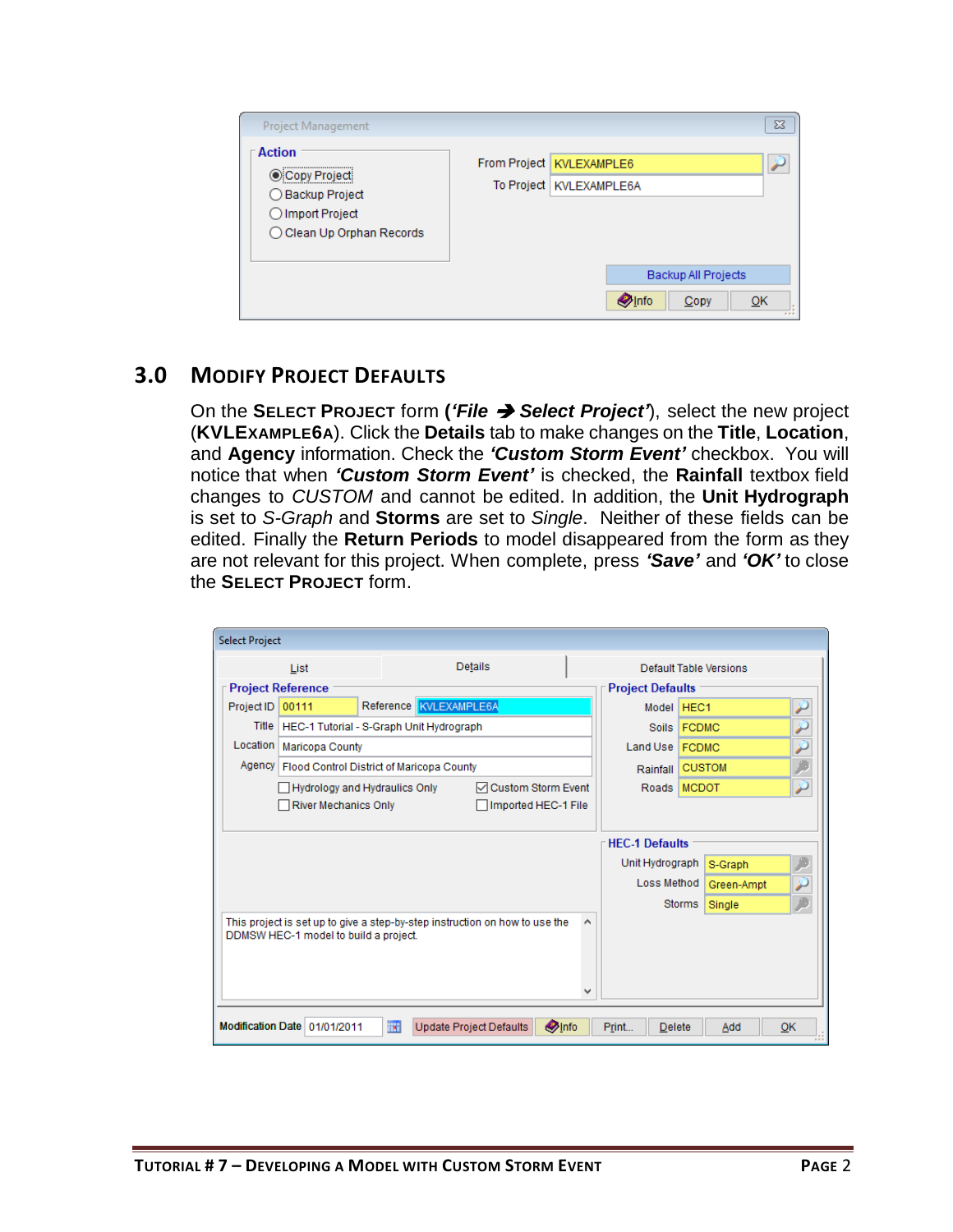## <span id="page-4-0"></span>**4.0 DEFINE / ESTABLISH RAINFALL DISTRIBUTION IDS**

On the **CUSTOM STORM EVENT DISTRIBUTION IDS** form (*'Hydrology* ➔ *Custom Storm Event* ➔ *Distribution Ids'*), define the Rainfall **Distribution ID.** Up to 6 distributions can be set up at any one time. Enter *'15'* as input to the **Time Interval (min)** textbox field. For **Type**, select '*PC'* from the drop down list. Enter *'10'* for the **Number of Distribution Records**. These values will be the same for all the distributions. Modeling more than one rainfall using the Default distribution can be done by entering a precipitation depth value on the **Rainfall**  column and checking the corresponding **Use Default Distribution** checkbox. For this tutorial, enter the other data as presented below. Press *'Save'* and *'OK'* to close the form.

|    |                           | Custom Storm Event Distribution Ids -- Edit                       |             | $\begin{array}{c c c c c c} \hline \multicolumn{3}{c }{\mathbf{C}} & \multicolumn{3}{c }{\mathbf{S}} & \multicolumn{3}{c }{\mathbf{X}} \\\hline \multicolumn{3}{c }{\mathbf{C}} & \multicolumn{3}{c }{\mathbf{D}} & \multicolumn{3}{c }{\mathbf{S}} & \multicolumn{3}{c }{\mathbf{S}} \\\hline \multicolumn{3}{c }{\mathbf{D}} & \multicolumn{3}{c }{\mathbf{D}} & \multicolumn{3}{c }{\mathbf{S}} & \multicolumn{3}{c }{\mathbf{S}} \\\hline \multicolumn$ |
|----|---------------------------|-------------------------------------------------------------------|-------------|-------------------------------------------------------------------------------------------------------------------------------------------------------------------------------------------------------------------------------------------------------------------------------------------------------------------------------------------------------------------------------------------------------------------------------------------------------------|
|    |                           | <b>Custom Storm Event Distribution IDs</b><br>Time Interval (min) |             | $15 \div$                                                                                                                                                                                                                                                                                                                                                                                                                                                   |
|    |                           | <b>Number of Distribution Records</b>                             | <b>Type</b> | <b>PC</b><br>$\checkmark$<br>$10 \div$                                                                                                                                                                                                                                                                                                                                                                                                                      |
|    | <b>Distribution</b><br>ID | Use Default<br><b>Distribution</b>                                | (in)        | <b>Rainfall Description</b>                                                                                                                                                                                                                                                                                                                                                                                                                                 |
| 1. | <b>DEFAULT</b>            |                                                                   | 4.00        | Default Custom Storm Distribution ID                                                                                                                                                                                                                                                                                                                                                                                                                        |
| 2. | DISTID <sub>2</sub>       | ☑                                                                 | 12.00       | Default Distribution No. 2                                                                                                                                                                                                                                                                                                                                                                                                                                  |
| 3. | DISTID3                   |                                                                   |             |                                                                                                                                                                                                                                                                                                                                                                                                                                                             |
| 4. | DISTID4                   | П                                                                 |             |                                                                                                                                                                                                                                                                                                                                                                                                                                                             |
| 5. | DISTID5                   |                                                                   |             |                                                                                                                                                                                                                                                                                                                                                                                                                                                             |
| 6. | DISTID6                   |                                                                   |             |                                                                                                                                                                                                                                                                                                                                                                                                                                                             |
|    |                           |                                                                   |             |                                                                                                                                                                                                                                                                                                                                                                                                                                                             |
|    |                           |                                                                   |             | Cancel<br>Print<br>QK<br>Save<br>1.11                                                                                                                                                                                                                                                                                                                                                                                                                       |

## <span id="page-4-1"></span>**5.0 DEFINE / ESTABLISH RAINFALL DISTRIBUTION DATA**

On the **CUSTOM STORM EVENT DISTRIBUTION** form (*'Hydrology* ➔ *Custom Storm Event* ➔ *Distribution Data'*), the *DEFAULT* distribution data must be entered in manually. The number of PC or PI records must be the same as established on the **CUSTOM STORM EVENT DISTRIBUTION ID** form. If more than one rainfall has been entered on the **CUSTOM STORM EVENT DISTRIBUTION ID** form, and the **Use Default Distribution** check box is NOT checked, then it is necessary to enter additional distribution data for the ID. The **Distribution ID** can be selected by clicking the '*Distribution'* button and selecting the **ID**. Press *"OK"* to close the form.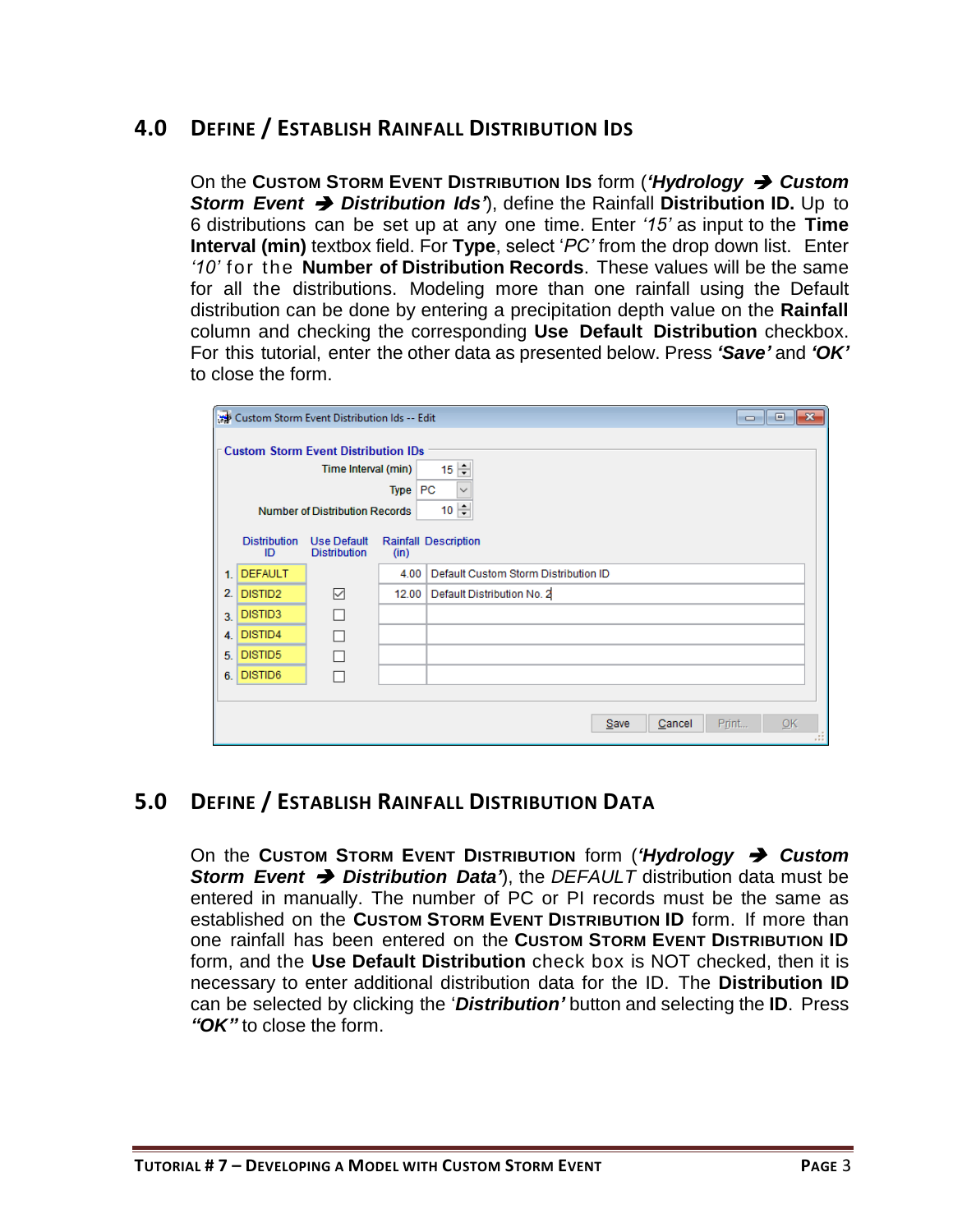|                |                |                | Distribution ID: DEFAULT - Custom Storm Event |                |                |                | ↧         |                |                | $\Box$              | $-x$<br>$\Box$ |
|----------------|----------------|----------------|-----------------------------------------------|----------------|----------------|----------------|-----------|----------------|----------------|---------------------|----------------|
| F <sub>0</sub> | F <sub>1</sub> | F <sub>2</sub> | F <sub>3</sub>                                | F <sub>4</sub> | F <sub>5</sub> | F <sub>6</sub> | F7        | F <sub>8</sub> | F <sub>9</sub> | F10                 | ۸              |
| P              |                | 0.00           | 0.005                                         | 0.008          | 0 <sub>1</sub> | 0.014          | 0.01      | 0.21           | 0.02           | 0.02(               |                |
| PC             | 0.029          | 0.032          | 0.035                                         | 0.038          | 0.041          | 0.044          | 0.048     | 0.052          | 0.056          | 0.06                |                |
| PC             | 0.064          | 0.068          | 0.082                                         | 0.086          | 0.08           | 0.085          | 0.09      | 0.095          | 0.1            | 0.105               |                |
| PC             | 0.11           | 0.115          | 0.12                                          | 0.126          | 0.133          | 0.14           | 0.147     | 0.155          | 0.163          | 0.172               |                |
| PC             | 0.181          | 0.191          | 0.203                                         | 0.218          | 0.36           | 0.257          | 0.283     | 0.387          | 0.663          | 0.707               |                |
| PC             | 0.735          | 0.758          | 0.776                                         | 0.791          | 0.804          | 0.815          | 0.825     | 0.834          | 0.842          | 0.849               |                |
| PC             | 0.856          | 0.863          | 0.869                                         | 0.875          | 0.881          | 0.887          | 0.893     | 0.898          | 0.903          | 0.908               |                |
| PC             | 0.913          | 0.918          | 0.922                                         | 0.926          | 0.93           | 0.934          | 0.938     | 0.942          | 0.946          | 0.95                |                |
| PC             | 0.953          | 0.956          | 0.959                                         | 0.962          | 0.965          | 0.968          | 0.971     | 0.974          | 0.977          | 0.98                |                |
| PC             | 0.9810         | 0.986          | 0.989                                         | 0.992          | 0.995          | 0.998          | 1         |                |                |                     |                |
|                |                |                |                                               |                |                |                |           |                |                |                     |                |
|                |                |                |                                               |                |                |                |           |                |                |                     |                |
|                |                |                |                                               |                |                |                |           |                |                |                     |                |
|                |                |                |                                               |                |                |                |           |                |                |                     |                |
|                |                |                |                                               |                |                |                |           |                |                |                     |                |
|                |                |                |                                               |                |                |                |           |                |                |                     | v              |
|                |                |                |                                               |                |                |                |           |                |                |                     |                |
|                |                |                |                                               |                |                |                |           |                |                |                     |                |
| E1             |                | E2             | E3                                            | E4             | E5             | E6             | <b>F7</b> | <b>E8</b>      |                | E9                  | F10            |
|                | $\bf{0}$       | 0.002          | 0.005                                         | 0.008          | 0.11           | 0.014          |           | 0.017          | 0.20           | 0.023               | 0.026          |
|                |                |                |                                               |                |                |                |           |                |                |                     |                |
|                |                |                |                                               | <b>O</b> Info  | Import         | Print          |           | Delete         | Add            | <b>Distribution</b> | OK<br>W        |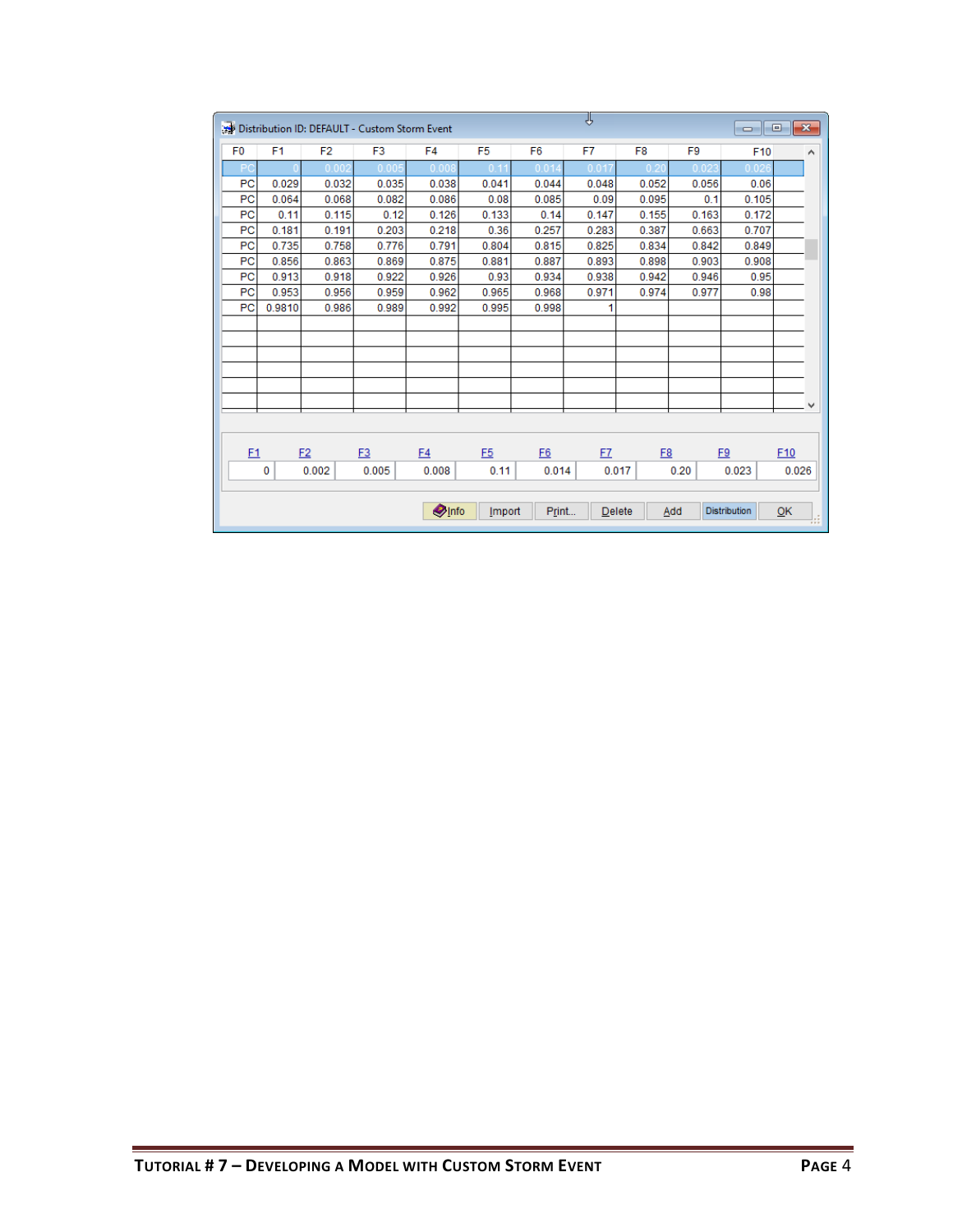# <span id="page-6-0"></span>**6.0 CREATE A DRAFT MODEL**

Before running the model, it is necessary to create a Draft Model (*'Hydrology* ➔ *Custom Storm Event* ➔ *Network'*). Click *"Create Draft"* to create the draft model with the new PC/PI records. Note: the working directory has to be established in 'File Project ➔ Management'.

|            |               | HEC-1 Model Network - Custom Storm Event |                          |                |  |               |     |                      |                         | $\Box$ $\Box$ $\mathbf{x}$ |   |
|------------|---------------|------------------------------------------|--------------------------|----------------|--|---------------|-----|----------------------|-------------------------|----------------------------|---|
| Look for   |               |                                          | Exclude                  |                |  |               |     | B                    |                         |                            |   |
| Sort<br>A. | ID            | <b>Type</b>                              | Retrieve Combine<br>Area |                |  |               | ۸   | <b>Model Network</b> |                         |                            |   |
|            |               |                                          | ID                       |                |  |               |     | <b>MB</b>            | 01                      |                            |   |
|            | 010005        | <b>Basin</b>                             |                          |                |  |               |     | Sort                 | $10 \div$               |                            |   |
|            | 20 010010     | <b>Basin</b>                             |                          |                |  |               |     | Type                 | Basin                   | Ø                          |   |
|            | 30 010010     | Combine                                  |                          | $\overline{2}$ |  |               |     |                      |                         |                            |   |
|            | 40 ST0010     | Storage                                  |                          |                |  |               |     | ID                   | 010005                  |                            |   |
|            | 50 010010     | Route                                    |                          |                |  |               |     | <b>KO</b> Output     | $0 \left  \div \right $ | $\Box$ Tape 21             |   |
|            |               |                                          |                          |                |  |               |     |                      |                         |                            |   |
|            |               |                                          |                          |                |  |               |     |                      |                         |                            |   |
|            |               |                                          |                          |                |  |               |     |                      |                         |                            |   |
|            |               |                                          |                          |                |  |               |     |                      |                         | ID.                        |   |
|            |               |                                          |                          |                |  |               |     | Basin                | Divert                  |                            |   |
|            |               |                                          |                          |                |  |               |     | Combine              | Retrieve                | $\pm$                      |   |
|            |               |                                          |                          |                |  |               |     | Route                | Storage                 | <b>KM Comment</b>          |   |
|            |               |                                          |                          |                |  |               |     | Hydrograph           | Special Code            |                            |   |
|            |               |                                          |                          |                |  |               |     |                      |                         |                            |   |
|            |               |                                          |                          |                |  |               |     |                      |                         |                            | ۸ |
|            |               |                                          |                          |                |  |               |     |                      |                         |                            |   |
|            |               |                                          |                          |                |  |               | v   |                      |                         |                            | ٧ |
|            |               |                                          |                          |                |  |               |     |                      |                         |                            |   |
|            | <b>O</b> Info | <b>Resort</b>                            | Copy                     | Print          |  | <b>Delete</b> | Add | $M\underline{B}$     | Create Draft            | QK                         | 出 |

Click *'Yes'* to continue.

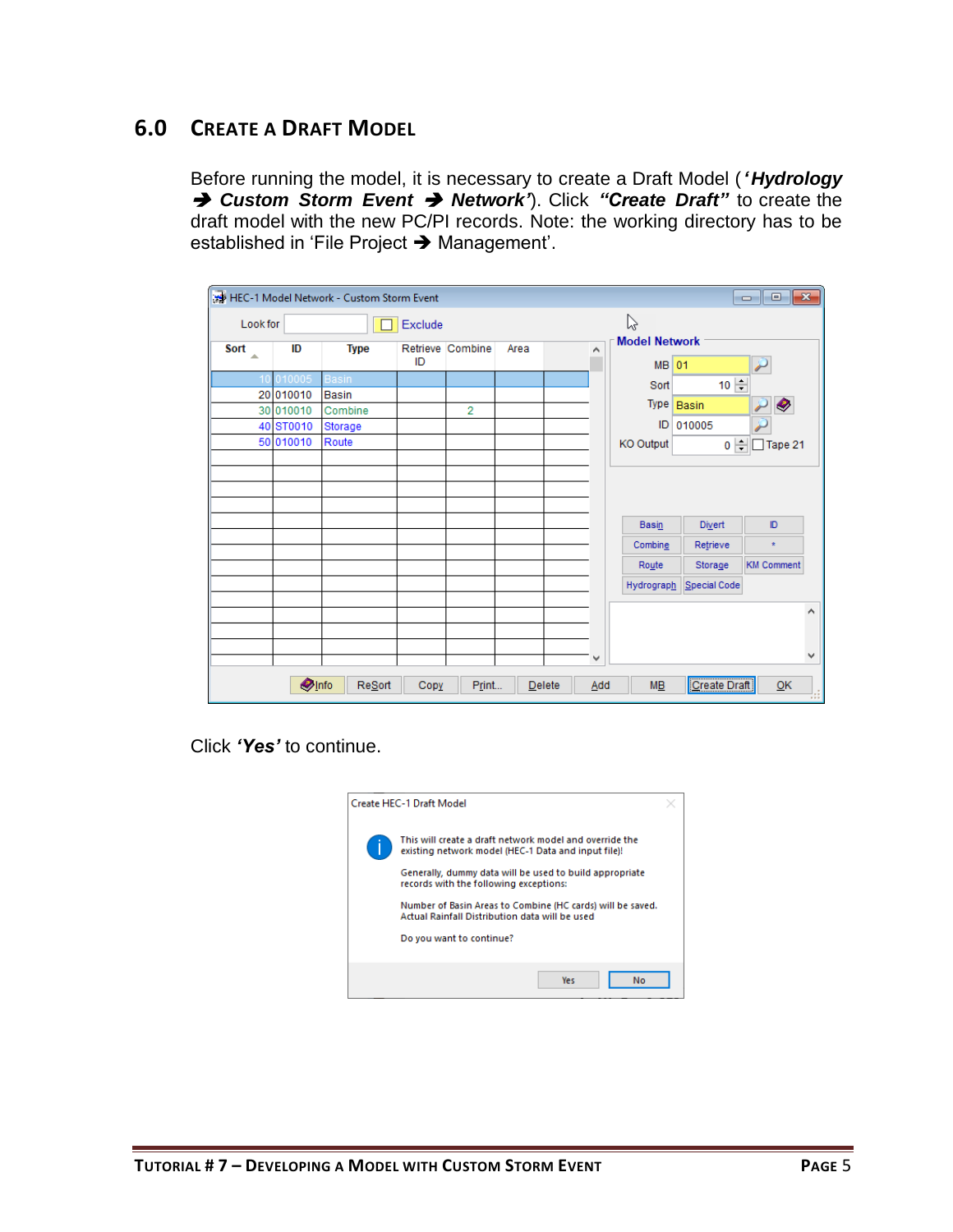#### Click *'OK'* to close the **DRAFT HEC-1 MODEL NETWORK CREATED** form.

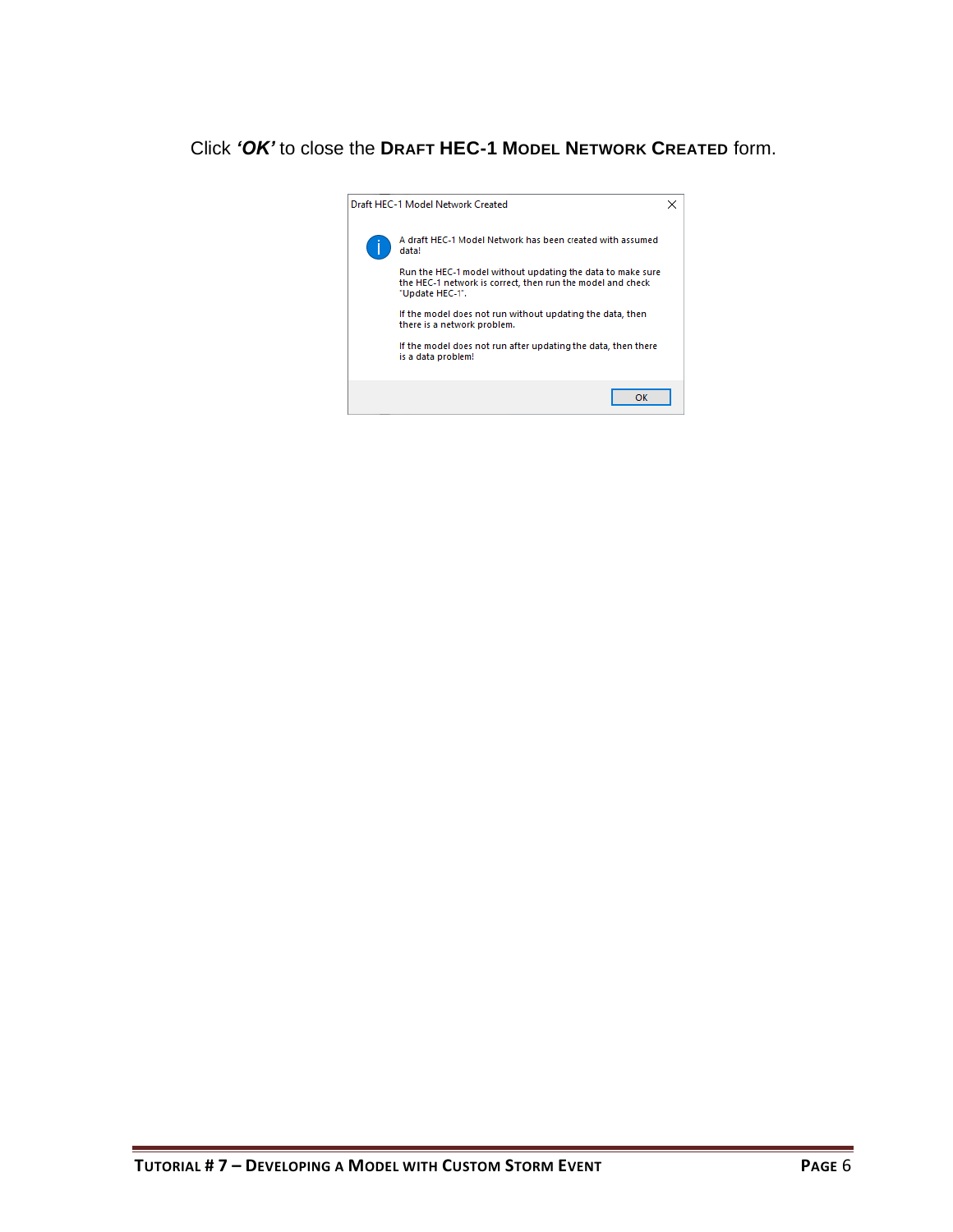After viewing the Draft Model file, exit or close the Editor.

|                          | 201-DEFAULT.Dat  |                                                                                      |               |                |               |               |                |                |                | $\begin{array}{c c c c c c} \hline \multicolumn{3}{c }{\mathbf{C}} & \multicolumn{3}{c }{\mathbf{C}} & \multicolumn{3}{c }{\mathbf{X}} \end{array}$ |  |
|--------------------------|------------------|--------------------------------------------------------------------------------------|---------------|----------------|---------------|---------------|----------------|----------------|----------------|-----------------------------------------------------------------------------------------------------------------------------------------------------|--|
| ID                       |                  | Flood Control District of Maricopa County                                            |               |                |               |               |                |                |                |                                                                                                                                                     |  |
| ID<br>ID                 |                  | KULEXAMPLE6A - HEC-1 Tutorial - S-Graph Unit Hudrograph<br><b>Custom Storm Event</b> |               |                |               |               |                |                |                |                                                                                                                                                     |  |
| ID                       |                  | Distribution ID: DEFAULT - Default Custom Storm Distribution ID                      |               |                |               |               |                |                |                |                                                                                                                                                     |  |
| ID                       |                  | Unit Hydrograph: S-Graph                                                             |               |                |               |               |                |                |                |                                                                                                                                                     |  |
| ID                       |                  | Storm: Single                                                                        |               |                |               |               |                |                |                |                                                                                                                                                     |  |
| ID                       |                  | 03/21/2022                                                                           |               |                |               |               |                |                |                |                                                                                                                                                     |  |
| ΙT                       | ∗DIAGRAM<br>5    |                                                                                      | Ø             | 2000           |               |               |                |                |                |                                                                                                                                                     |  |
| 10                       | 5                |                                                                                      |               |                |               |               |                |                |                |                                                                                                                                                     |  |
| ΙN                       | 15               |                                                                                      |               |                |               |               |                |                |                |                                                                                                                                                     |  |
| ×                        |                  |                                                                                      |               |                |               |               |                |                |                |                                                                                                                                                     |  |
| ∗                        |                  |                                                                                      |               |                |               |               |                |                |                |                                                                                                                                                     |  |
| BA                       | KK 010005<br>1.0 | BASIN                                                                                |               |                |               |               |                |                |                |                                                                                                                                                     |  |
| PВ                       | 4.00             |                                                                                      |               |                |               |               |                |                |                |                                                                                                                                                     |  |
| PC                       | ß                | 0.002                                                                                | 0.005         | 0.008          | 0.11          | 0.014         | 0.017          | 0.20           | 0.023          | 0.026                                                                                                                                               |  |
|                          | PC 0.029         | 0.032                                                                                | 0.035         | 0.038          | 0.041         | 0.044         | 0.048          | 0.052          | 0.056          | 0.06                                                                                                                                                |  |
| РC                       | 0.064            | 0.068                                                                                | 0.082         | 0.086          | 0.08          | 0.085         | 0.09           | 0.095          | 0.1            | 0.105                                                                                                                                               |  |
| РC                       | 0.11<br>PC 0.181 | 0.115<br>0.191                                                                       | 0.12<br>0.203 | 0.126<br>0.218 | 0.133<br>0.36 | 0.14<br>0.257 | 0.147<br>0.283 | 0.155<br>0.387 | 0.163<br>0.663 | 0.172<br>0.707                                                                                                                                      |  |
|                          | PC 0.735         | 0.758                                                                                | 0.776         | 0.791          | 0.804         | 0.815         | 0.825          | 0.834          | 0.842          | 0.849                                                                                                                                               |  |
|                          | PC 0.856         | 0.863                                                                                | 0.869         | 0.875          | 0.881         | 0.887         | 0.893          | 0.898          | 0.903          | 0.908                                                                                                                                               |  |
|                          | PC 0.913         | 0.918                                                                                | 0.922         | 0.926          | 0.93          | 0.934         | 0.938          | 0.942          | 0.946          | 0.95                                                                                                                                                |  |
|                          | PC 0.953         | 0.956                                                                                | 0.959         | 0.962          | 0.965         | 0.968         | 0.971          | 0.974          | 0.977          | 0.98                                                                                                                                                |  |
|                          | PC0.9810         | 0.986                                                                                | 0.989         | 0.992          | 0.995         | 0.998         | 1              |                |                |                                                                                                                                                     |  |
| LG<br>UI                 | 0.15<br>0        | 0.25<br>50                                                                           | 4.50<br>100   | 0.50<br>150    | 50<br>200     | 250           | 300            | 350            | 400            | 450                                                                                                                                                 |  |
| UI                       | 500              | 550                                                                                  | 600           | 650            | 700           | 750           | 800            | 850            | 900            | 950                                                                                                                                                 |  |
| UI                       | 1000             | 1050                                                                                 | 1100          | 1150           | 1200          | 1250          | 1300           | 1350           | 1400           | 1450                                                                                                                                                |  |
| UI                       | 1500             | 1450                                                                                 | 1400          | 1350           | 1300          | 1250          | 1100           | 1000           | 900            | 800                                                                                                                                                 |  |
| UI                       | 700              | 600                                                                                  | 500           | 400            | 300           | 200           | 100            | 0              | Ø              | 0                                                                                                                                                   |  |
| ₩                        | KK 010010        | <b>BASIN</b>                                                                         |               |                |               | I             |                |                |                |                                                                                                                                                     |  |
| BA                       | 1.0              |                                                                                      |               |                |               |               |                |                |                |                                                                                                                                                     |  |
| LG                       | 0.15             | 0.25                                                                                 | 4.50          | 0.50           | 50            |               |                |                |                |                                                                                                                                                     |  |
| UI                       | Ø                | 50                                                                                   | 100           | 150            | 200           | 250           | 300            | 350            | 400            | 450                                                                                                                                                 |  |
| UI                       | 500              | 550                                                                                  | 600           | 650            | 700           | 750           | 800            | 850            | 900            | 950                                                                                                                                                 |  |
| UI<br>UI                 | 1000<br>1500     | 1050<br>1450                                                                         | 1100<br>1400  | 1150<br>1350   | 1200<br>1300  | 1250<br>1250  | 1300<br>1100   | 1350<br>1000   | 1400<br>900    | 1450<br>800                                                                                                                                         |  |
| UI                       | 700              | 600                                                                                  | 500           | 400            | 300           | 200           | 100            | 0              | o              | Ø                                                                                                                                                   |  |
| ¥                        |                  |                                                                                      |               |                |               |               |                |                |                |                                                                                                                                                     |  |
|                          |                  | KK010010 COMBINE                                                                     |               |                |               |               |                |                |                |                                                                                                                                                     |  |
| HC                       | 2                |                                                                                      |               |                |               |               |                |                |                |                                                                                                                                                     |  |
| ₩                        |                  | <b>KKST0010 STORAGE</b>                                                              |               |                |               |               |                |                |                |                                                                                                                                                     |  |
| KO                       |                  |                                                                                      |               |                |               |               |                |                |                |                                                                                                                                                     |  |
| RS                       | 1                | <b>STOR</b>                                                                          |               |                |               |               |                |                |                |                                                                                                                                                     |  |
| SU                       | 0.0              | 10.0                                                                                 | 100           | 1000           | 10000         |               |                |                |                |                                                                                                                                                     |  |
| SE                       | 85.0             | 90.0                                                                                 | 95.0          | 100.0          | 105.0         |               |                |                |                |                                                                                                                                                     |  |
| SS                       | 95.0             | 50.00                                                                                | 3.10          | 1.50           |               |               |                |                |                |                                                                                                                                                     |  |
| ∗                        | ST 100.0         | 150.00                                                                               | 3.00          | 1.50           |               |               |                |                |                |                                                                                                                                                     |  |
|                          | KK 010010        | <b>ROUTE</b>                                                                         |               |                |               |               |                |                |                |                                                                                                                                                     |  |
| RK                       | 1000             | 0.005                                                                                | 0.025         |                | TRAP          | 100           | 8              |                |                |                                                                                                                                                     |  |
| ₩                        |                  |                                                                                      |               |                |               |               |                |                |                |                                                                                                                                                     |  |
| ZZ                       |                  |                                                                                      |               |                |               |               |                |                |                |                                                                                                                                                     |  |
| $\overline{\phantom{a}}$ |                  |                                                                                      |               |                |               |               |                |                |                | $\rightarrow$                                                                                                                                       |  |